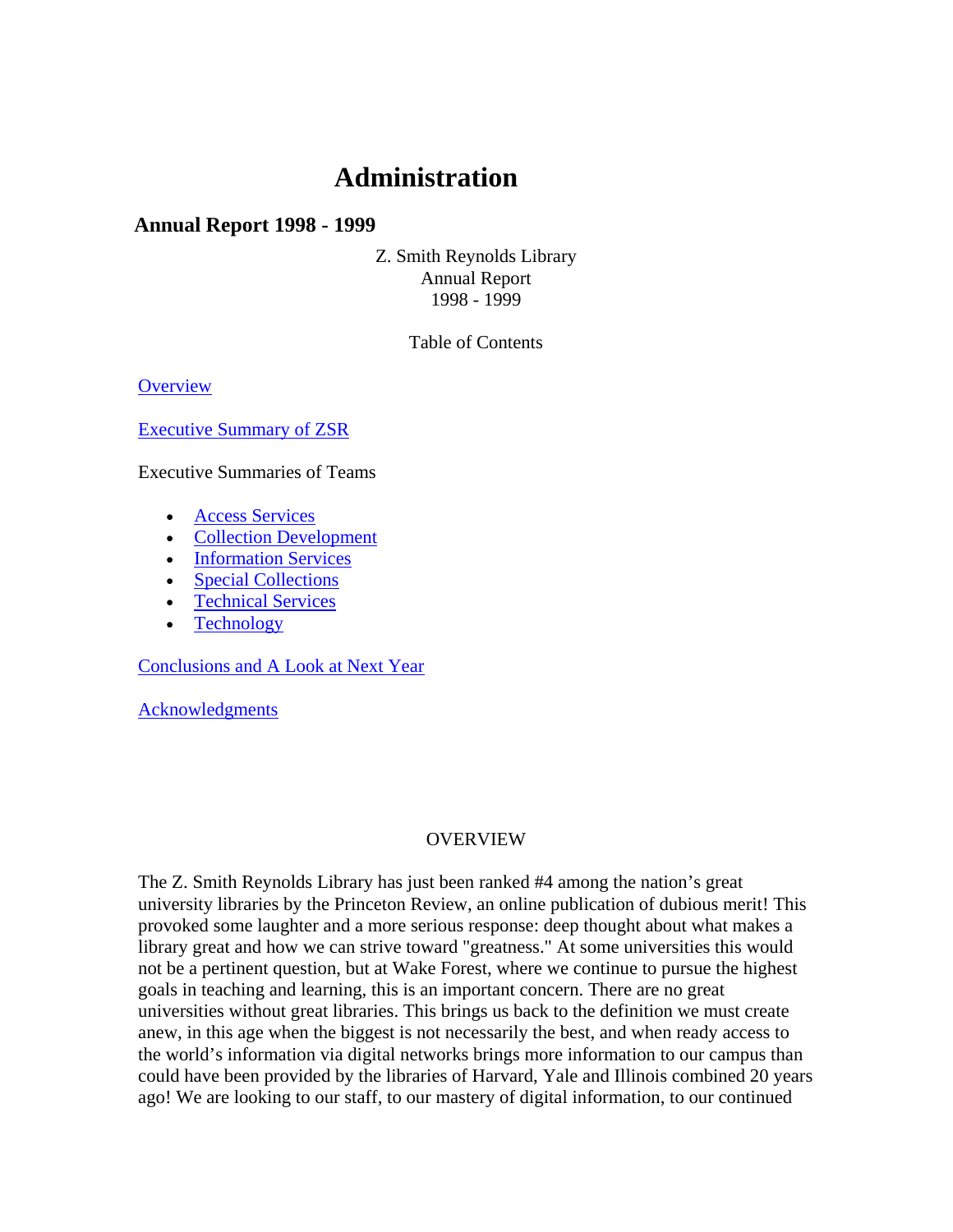development of relevant programs and collections, and above all to our personal approach to meeting user needs for instruction, guidance and information resources. We are strong, but we can continue to approach greatness!

In 1998-1999 we broke with tradition, staying open during the Christmas break to meet the expressed needs of faculty and graduate students. Although a departure from custom, it was congruent with our approach, which supports experimentation and embraces change.

Our reorganization was continued with the creation of a fifth team, the Technology Team, to bring together the disparate aspects of web pages, hardware, software, networks, new administrative applications and training. This was also the year that ushered in Endeavor's Voyager system and saw the end of Dynix as the library's major system; NC-LIVE has added to the rich mix of options for our students and faculty, contributing many databases at substantial savings. "Hits" on our databases were up 42% to 234,114!

This year we lost key staff, rotated others and faced the difficult realities of competing in a full employment economy for technically sophisticated user-centered personnel. The first half of the salary adjustments appeared in 1998-1999. Staff presented at conferences, served externally as trainers and consultants, and participated in the fullest year of development opportunities offered yet. Once again the senior survey showed the high regard enjoyed by the library. Reynolds played an important role in the Year of Globalization and Diversity, acting as a showplace for exhibits and as a site for receptions. Our staff and collections were mentioned favorably in the acknowledgment sections of many recent scholarly works.

The implementation of the new automated system was not as smooth as we would have liked, but one positive aspect of the process was the collaboration with Information Systems and the other Wake Forest libraries. Another major initiative for the library was preparation for the Divinity School's opening. No additions to the library's material budget were provided for this purpose, but grant money and transfers from other funds, as well as the processing of thousands of gift materials allowed us to move forward.

The major outstanding issues for us concern our facilities; we have a critical space problem, and we have serious air quality, temperature and humidity problems affecting staff and our collections, including our most precious materials.

We approach the millennium with a sense of purpose and a determination to continue to pursue excellence in our services and resources, with the support of the university administration.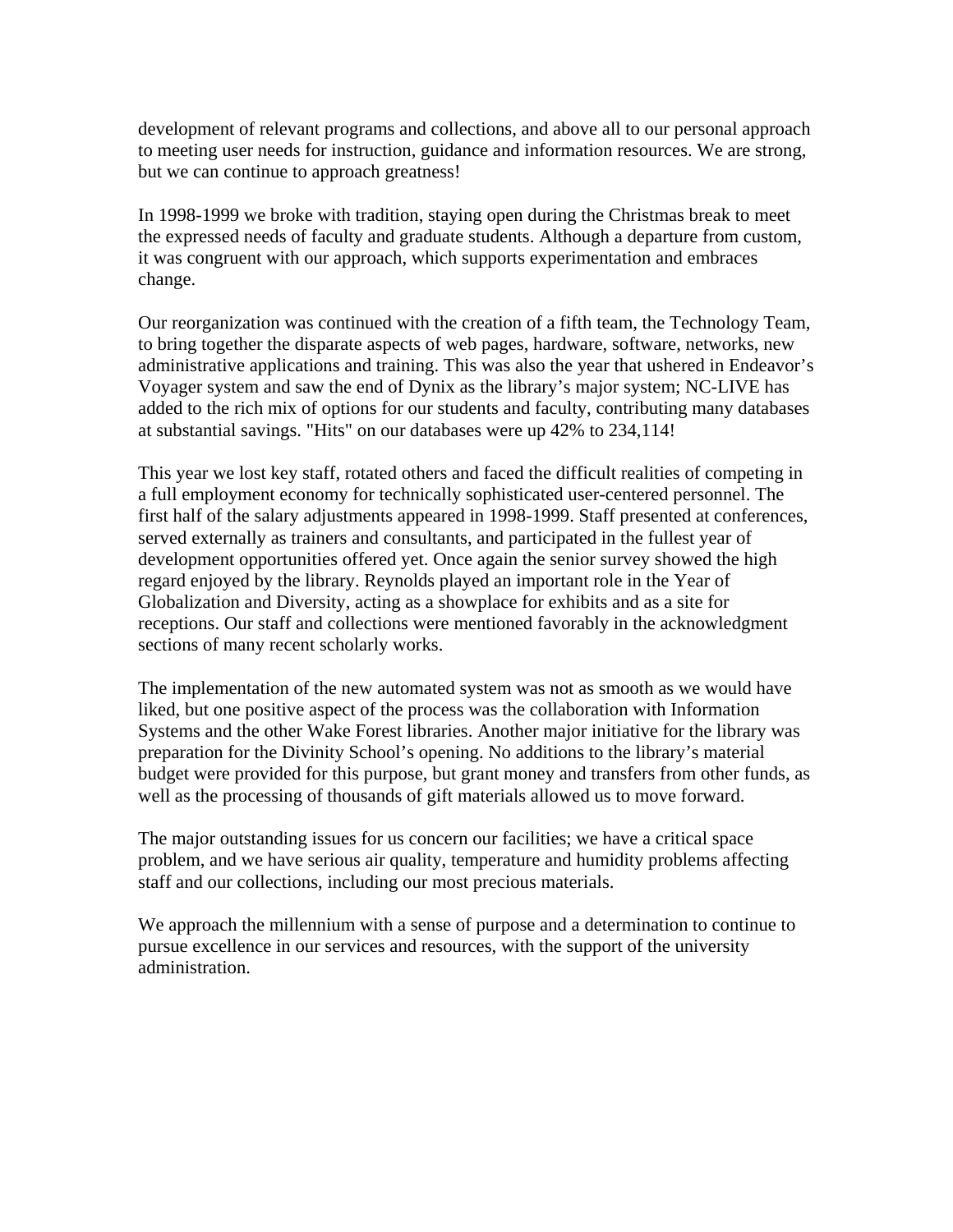## EXECUTIVE SUMMARY

- Resources We have worked closely with faculty to identify and test electronic resources that truly expand what we are able to provide. We have also done everything possible to get ready for the new Divinity School by acquiring materials and processing gift collections.
- Digitization projects We have digitized some of our unique resources, including a manuscript Civil War Diary, illustrated by the author, and some the indexes to the Biblical Recorder.
- Multimedia projects We have developed the expertise and the facilities to help students and faculty with multimedia creation and editing and are so doing.
- New library system implementation The Dynix system was turned off on June 30,1999 and all the dumb terminals that provided stacks access to our old text based system have been replaced, courtesy of Jay Dominick, with used PCs . They came from our ITC lab, which was recently upgraded, as the only general lab left on campus. The implementation was very rocky and took far too long, but it will be justified in time.
- Development plan A plan to increase external support for the library was written and distributed to University Advancement. As new needs emerge, the library administration wishes to seek this support as a major priority.
- Staff development The ZSR Staff development program reached every staff member and contributed to continued growth and improvement. We provide a model for the university to follow.
- Remote storage -: After unfortunate misunderstandings about the possibility of a quick solution to the problem of insufficient shelf space for at least the next five years, the libraries combined to draw up requirements for remote storage of less used library materials. Several solutions are being considered, but much time has been lost.
- New elevator Many people are very grateful that there is now another alternative to the Reynolds elevator besides the stairs!
- Salary and classification adjustments The first half of the salary adjustments was added to staff qualifying for them, and job classes, descriptions and titles were updated to reflect the many changes in the workload of library staff.
- HVAC Despite tinkering and piecemeal efforts to improve the operations of the systems which control our work environment, serious problems continue to plague the library. Temperature, air quality and circulation as well as humidity control in the Reynolds Building do not seem amenable to all the efforts put in by Facilities Management to make lasting improvements.

ACCESS SERVICES TEAM Executive Summary 1998 - 1999

**Circulation**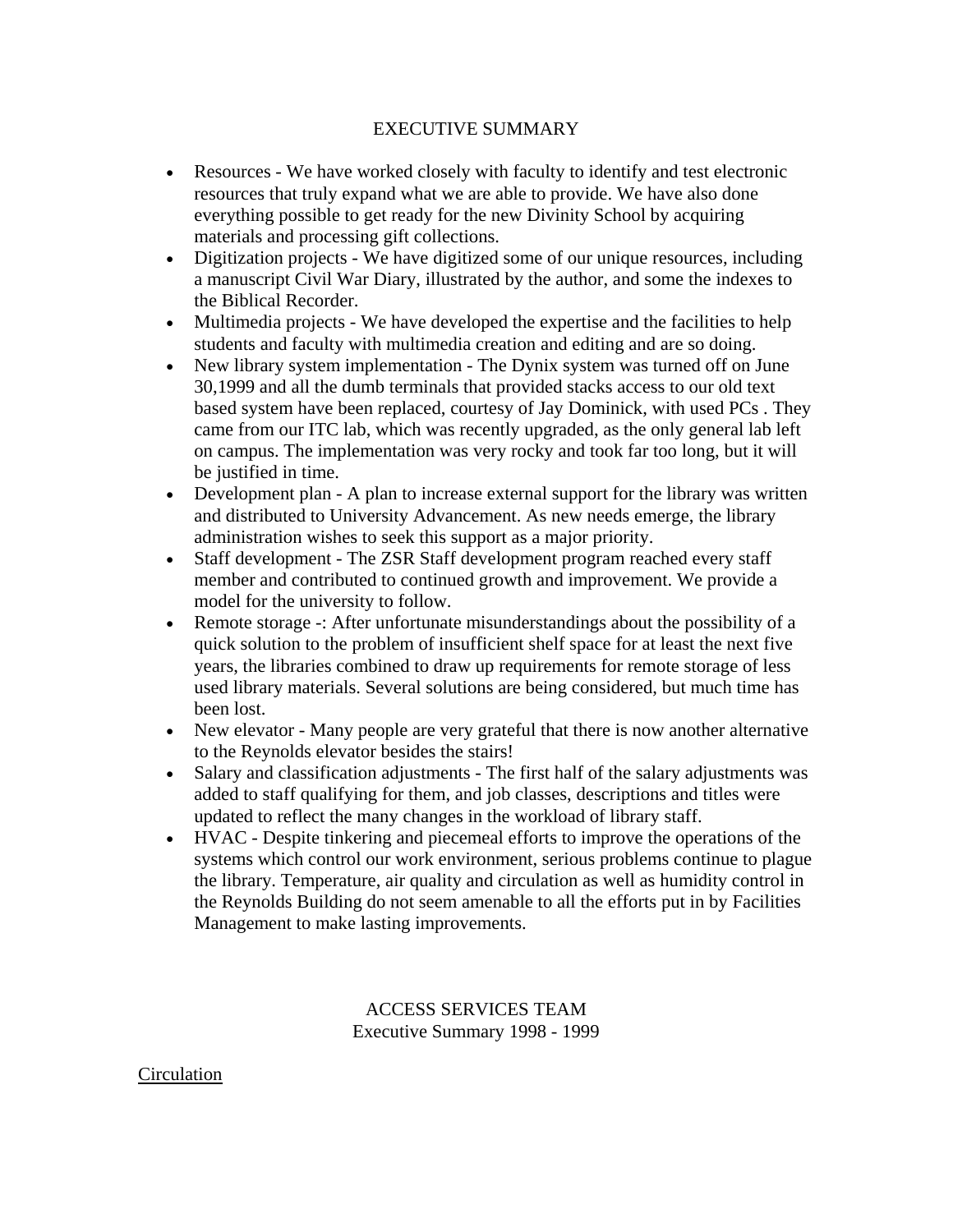The following new programs and services were undertaken this past year:

- Administration connection made and procedures instituted to place holds on registration and transcripts for delinquent student patrons
- Web page posted online for circulation, including revised circulation policies
- Patron database purged of patrons with no checkouts for the past three years
- Inventory test project in the B classification completed
- Out-of-print replacements ordered for requested missing books

The following programs need to be undertaken:

- Complete implementation of Voyager in circulation
- Establish off-site storage arrangements
- Upgrade security and safety of library and collection
- Inventory collection
- Upgrade study carrel

### Reserves

The following new programs and services were added this year:

- Online e-mail service provided for faculty members served by reserve
- Records for all reserve items duplicated in anticipation of Voyager

The following programs need to be undertaken:

- Complete implementation of Voyager reserve module
- Coordinate reserve module with instructors electronic reserves

## Current Periodicals

The following new programs and services were added this year:

- Ethnic Studies and Bibliography/Women's Studies subject areas added to periodical shelves
- Statistics show that usage of paper collection increased

The following program needs to be undertaken:

• Record usage statistics for periodicals by title

## Preservation

The following new programs and services were added this year:

• All archival boxes made in-house with use of new board shear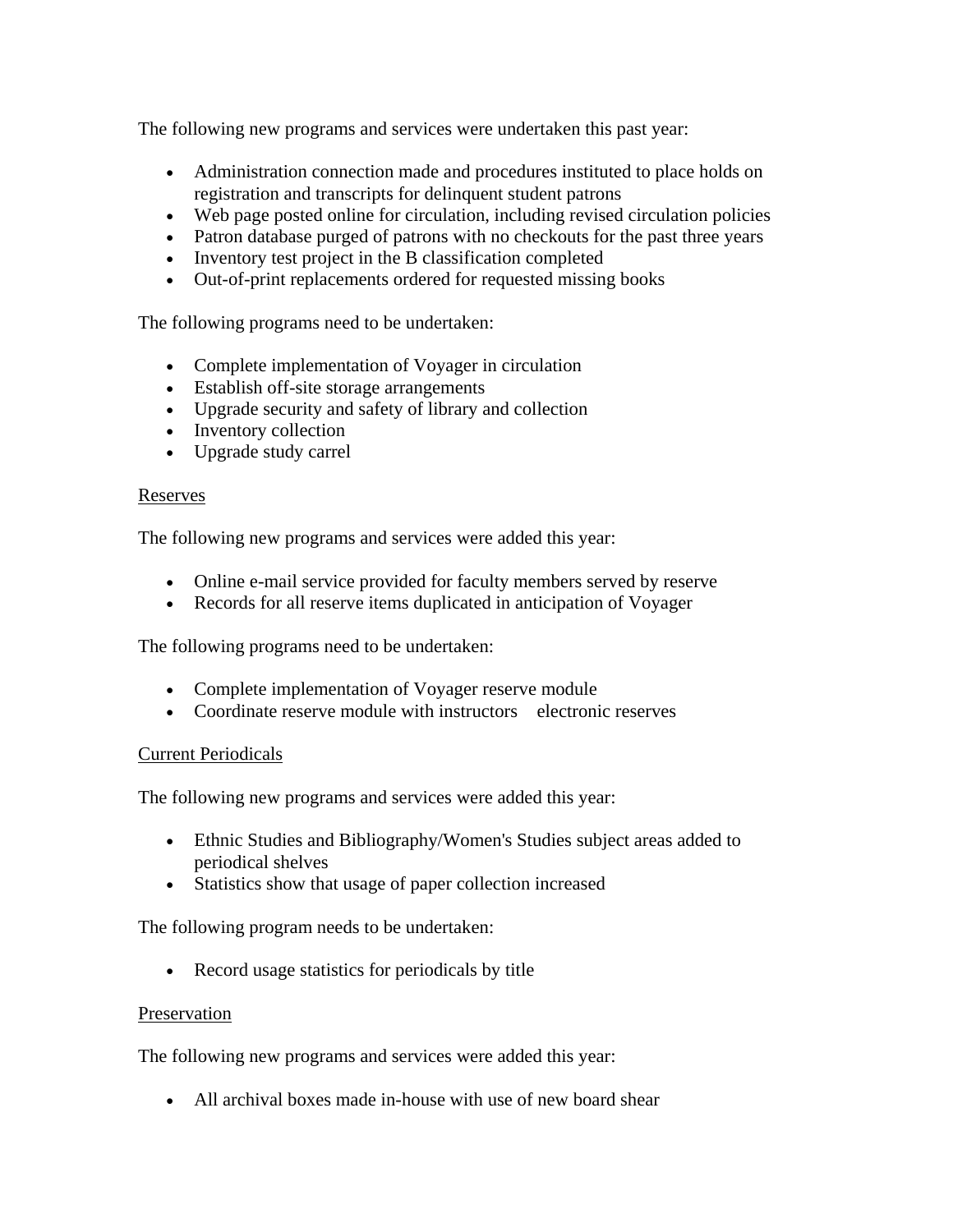• Exhibits reach out to the university community

#### COLLECTION DEVELOPMENT Executive Summary 1998 -1999

Collection Development, now in its third year as an administrative unit, continues to function as a clearing house and way station in the library's range of materials management and purchasing. Collection Development operates collaboratively with the bibliographers, with orders and bookkeeping in Technical Services, with collection management elements of Access Services, with university academic departments for both budgeting and collection development issues, and with the Technology Team for interaction on system requirements for collection development activities. This year brought serious challenges to the work of this unit because of the change from the Dynix online library system to Voyager. This switch impacts not only current ongoing work, but will require significant study and alteration of many collection development functions.

#### INFORMATION SERVICES Executive Summary 1998 -1999

Information Services Team, TeamInfo, was originally comprised of sixteen members from the Information Technology Center (ITC), Government Information & Microtext and the Reference Department, including Interlibrary Loan (ILL) and Document Delivery. In March 1999 with the formation of the Technology Team, the three staff members from ITC and the electronic resources specialist in Reference were reassigned, reducing the TeamInfo to twelve members.

The Team facilitates access to information. The Team endeavors to develop skills among students, faculty and staff leading to independence and lifelong learning within the university's stated purpose in the pursuit of liberal learning. Team members are variously involved in library instruction, ThinkPad orientation, face-to-face tutorials, development of Web-based instruction, subject specific collection development and routine maintenance of library collections and materials. 70% of TeamInfo members have the responsibility and credentials as well as the budgets to make informed selection of print and electronic materials. This assures that the University's research collections remain current and appropriately diverse.

Increasingly subject specialist bibliographers and library instructors seek ways to collaborate with faculty to enrich and add value their students academic experience. This is evolving in important ways. The science specialist has been asked to teach a required chemical literature course in the Chemistry Department this fall. The business specialist now "captures" all of the Business 100 students (seven sections) and presents a common menu of information to all. The social science specialist has handled marathon instructional sessions in psychology for years. Surprisingly some students remain library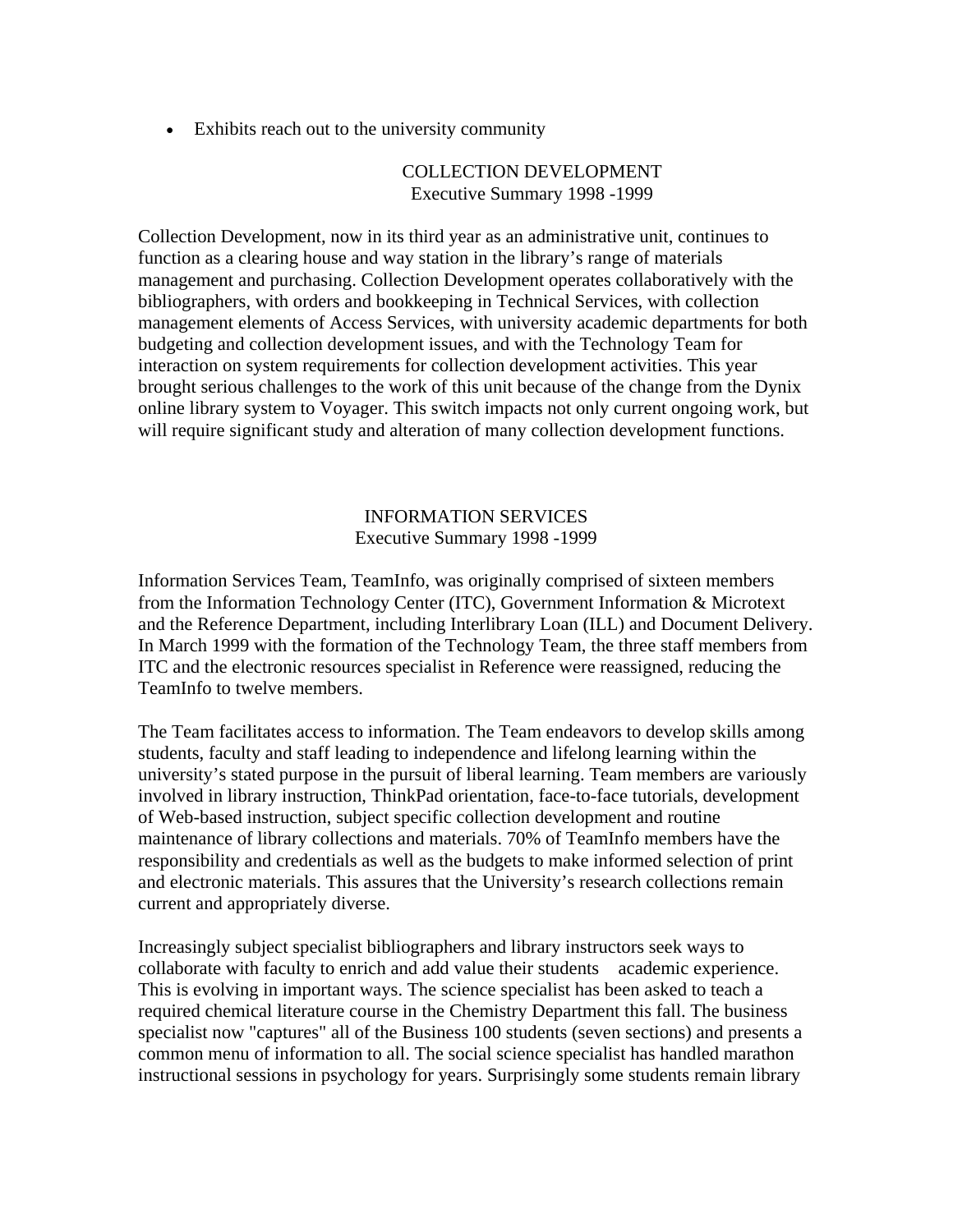illiterate. Our goal is to get them all.

TeamInfo collaborates with other library teams, often Access Services Team, in providing educational and technical support for summer programs, particularly Summer Debate Workshop - a challenge to us all and one we believe we serve well.

Data regarding the installation of the Voyager Project will be reported in other team reports. TeamInfo will have the instructional lion's share in presenting Voyager to its new users and is looking forward to sharing out its new information-yielding features.

#### SPECIAL COLLECTIONS Executive Summary 1998-1999

The Special Collections Team realized a successful year in its programs and services. Several special collections were digitized for the World Wide Web to bring global access to the unique and valuable collections in the Z. Smith Reynolds Library. In the Rare Books & Manuscripts Department, the Civil War memoirs and sketches by Herbert E. Valentine were digitized Valentine's personal account of the military activity of the 23rd Massachusetts Infantry along the coasts of North and South Carolina can be viewed via the Department's homepage. The North Carolina Baptist Historical Collection's indexing project forged ahead as Academic Computing Specialist Dan Pfeifer assisted the staff in digitizing mid-19<sup>th</sup> and late  $20<sup>th</sup>$  indexes to issues of the Biblical Recorder, the Baptist State Convention's monthly publication.

The Rare Books Department staff and collections were featured in the Wake Forest Magazine (December 1998) and Window on Wake Forest (October 1998 and May 1999).

The Department's unique Hogarth Press collection and the Department's extensive work in the conservation of fragile documents were the highlights of feature articles written by Assistant University Editor Andrew Waters.

A new professional position, manuscripts librarian, was established within the Special Collections Team. Susan McDonald was promoted from information technology specialist to manuscripts librarian in October 1998. The new position will strengthen team building since manuscripts collections form a common link between the three areas of work within the Special Collections Team.

The Harold T. P. Hayes manuscripts collection within the Rare Books & Manuscripts Department was featured in the work of National Geographic production company Cunliffe and Franklyn. Hayes, an alumnus of Wake Forest (1948), studied and recorded works by and about Dian Fossey, mountain gorilla activist and conservationist in Rwanda. Cunliffe and Franklyn recorded Sharon's voice for inclusion as the voice-over for Dian Fossey in the upcoming production.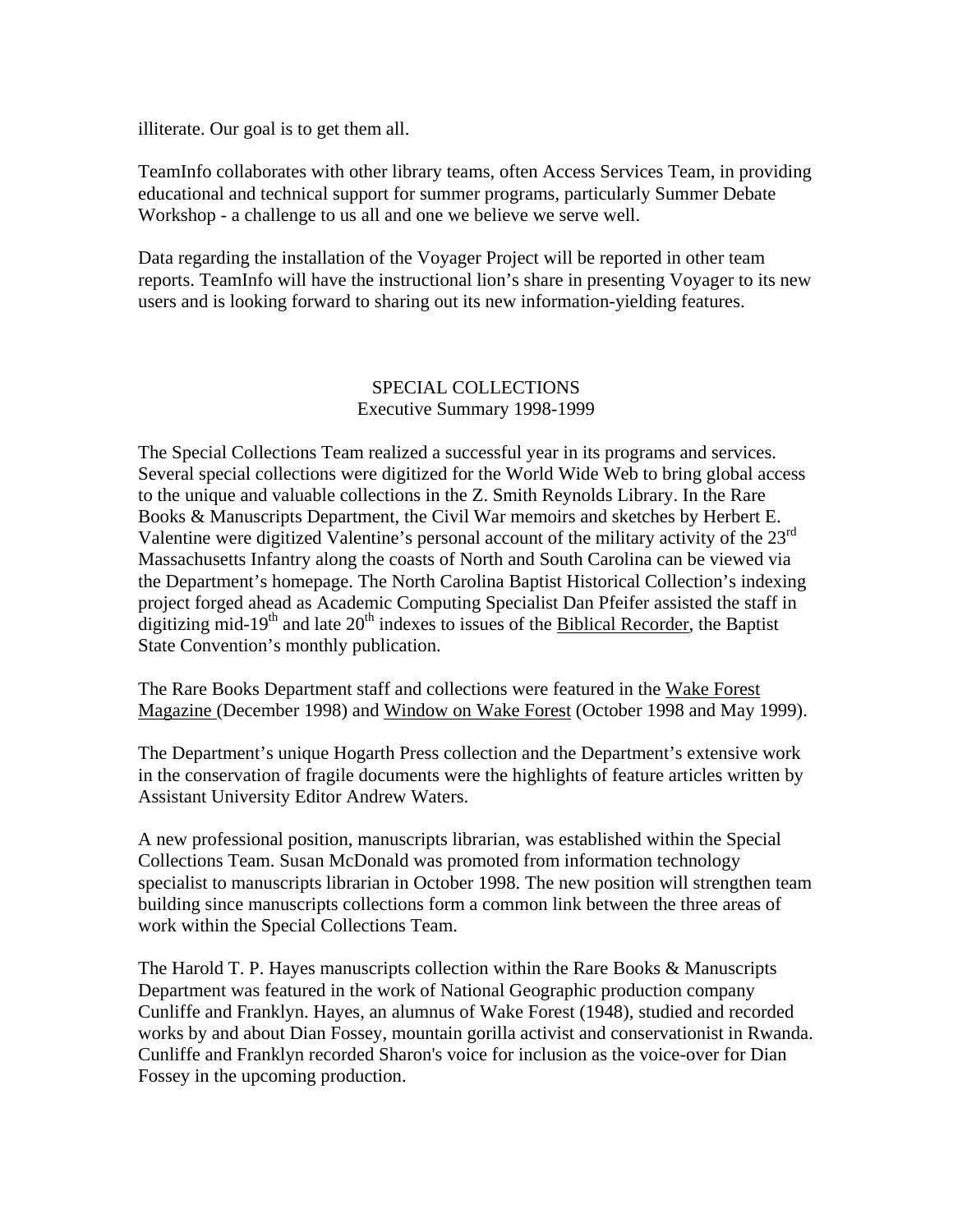The advent of the first academic year for the Divinity School brought with it increased activity and interaction for religion bibliographer Sharon. As the School of Divinity has prepared for its opening in the fall of 1999, Sharon has worked closely with Dean Bill Leonard, Director of University Advancement Wade Stokes, and Collection Development Librarian Jill Carraway to insure adequate library resources are guaranteed for instructional purposes. Sharon and Jill have provided data to the Dean of the School for inclusion in SACS review reports and for comparisons with resources in other academic programs of divinity. Sharon has worked with Wade Stokes in developing ideas for fund raising opportunities for potential donors to the Divinity School.

#### TECHNICAL SERVICES TEAM Executive Summary 1998-1999

The Technical Services Team's year was dominated by preparing and planning for the migration from Dynix to Voyager. Team members worked with both the Systems Librarian and the Migration Team by providing detailed information necessary for a complete and accurate transfer of data. As soon as the test database was ready, each unit within the Technical Services Team began exploring the system. We held a "Show and Tell" session for other Teams as well as other library staff members.

With the exception of the Acquisitions module of Endeavor, Team members are well versed in the daily use of the new system. Some aspects of technical processing within the new system that are awaiting implementation are:

- Serials check in records
- Monographic ordering and receiving (manual and electronic)
- Establishing structures for fund accounting
- Electronic invoicing of Serials
- Report writing

The one other major concern closely associated with Endeavor and its usage is the lack of adequate access to the system for our student assistants.

During the migration, many technical functions were put on a "freeze". The Team worked diligently to complete the transfer of much of this data into Endeavor (some handwritten, others collected as hard copy printouts). We continue to look at our processes in hopes of streamlining them. As we examine workflow and prepare for the next fiscal year, we see the following as plans for FY2000:

- Update and write procedures manuals for all units
- Contract with PromptCat for cataloging of approvals
- Examine financial reporting functions in Voyager
- Implement electronic invoicing of serials
- Reexamine standing orders and continuations workflow
- Transfer publication retention and processing information from card files to Endeavor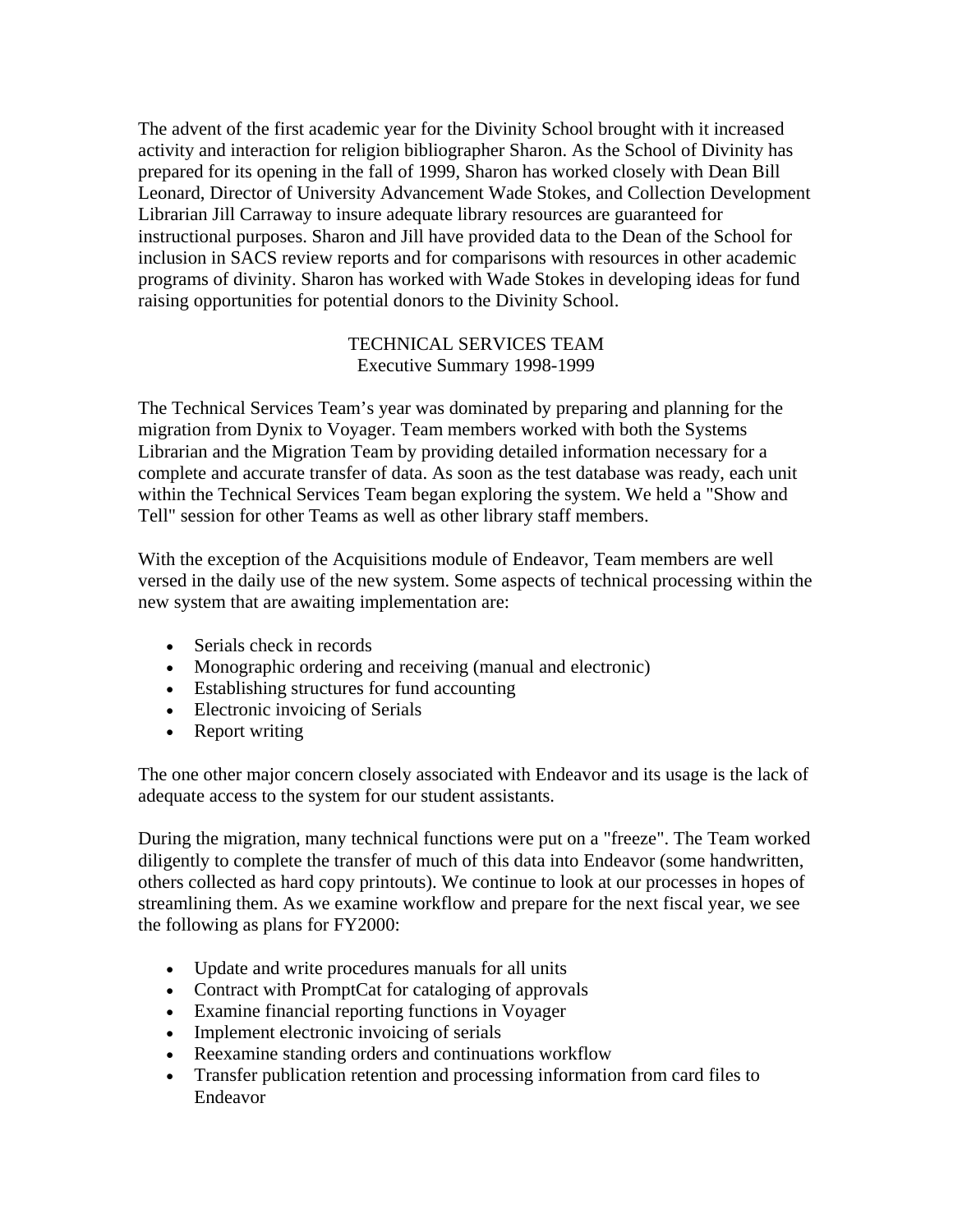- Examine (when it becomes available ) electronic ordering with Endeavor
- Fully implement the Voyager Acquisitions module
- Discontinue usage of the OCLC dedicated lines

#### TECHNOLOGY TEAM Executive Summary 1998 - 1999

The Technology Team was formed in the 1998-99 academic year to draw together the resources required to work on several mission critical projects in the Z. Smith Reynolds Library. These projects included the Year 2000 (Y2K) Compliance Project, the Voyager integrated library system implementation, and ThinkPad Orientation. The Technology Team brought together the members of the Information Technology Center (ITC) and Library Systems into a single unit and created linkages to valuable people on other teams who act as a bridge between the teams. This bridge between the Technology Team and the other teams reflects that the library administration understands the persuasiveness of technology in all library processes and the need to build a strong communication infrastructure to coordinate technology initiatives.

An ad hoc committee of library staff from the ITC, Library Systems, the Reference Department, and Library Administration met throughout the Fall semester to identify the critical initiatives and tasks confronting the library. Before the official formation of the team, these tasks were assigned to the departments and individual staff who either traditionally worked on them or had the experience and capability to work on them. Communication was loosely tied together through the ad hoc committee at this time.

In January 1999, Dirk Faude, Information Technology Center Manager, was appointed Interim Team Leader for the newly created Technology Team. The ITC and Library Systems now report to the Technology Team Leader. Dirk Faude worked closely with the Director of the Z. Smith Reynolds Library, Rhoda Channing, to identify the goals and objectives for the team. The main goals have been stated: the successful completion of the Y2K Compliance Project, the Voyager integrated library system implementation, and ThinkPad Orientation. In addition, the Technology Team is responsible for computer hardware and software upgrades in the library.

ThinkPad Orientation was an unmitigated success. Feedback from all parties involved affirmed that the goals and objectives of ThinkPad Orientation were achieved. The other critical initiatives, Voyager implementation and Y2K Compliance, are ongoing initiatives that have achieved the expected milestones and are on schedule to be completed in the coming academic year. Similarly, the computer hardware and software upgrade process is a continuous process. The Technology Team has fine tuned the process to ensure that asset management information is 100% accurate and that the upgraded process is in alignment with the library's strategic plan.

CONCLUSIONS AND A LOOK AT NEXT YEAR